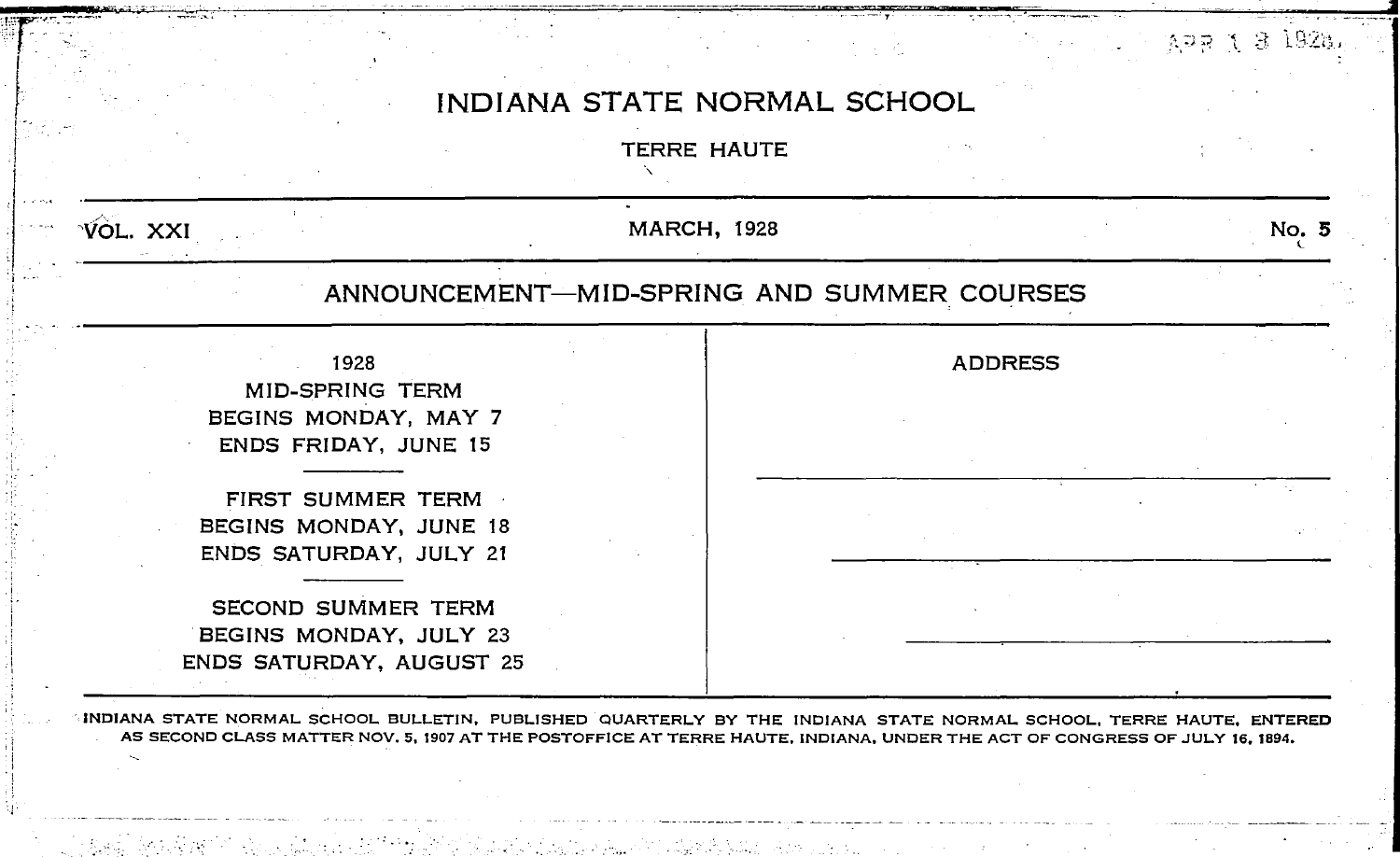The Mid-Spring Term at the Indiana State Normal School'at Terre Haute begins with the first day of the seventh week of the regular Spring Term, and continues for the last six weeks of the term. The summer quarter of the school has been divided into two summer terms of five calendar weeks each, known respectively as the First Summer Term and the Second Summer Term. Although limited to five calendar weeks, each summer term represents Although limited to five calendar weeks, each summer term represents ool weeks, that is, a full half quarter. This is made possible by the six school weeks, that is, a full half quarter. This is made possible by the  $\parallel$ fact that all Saturdays of the two summer terms are full session days in all  $\alpha$  departments of the school. This is not true, however, of the Mid-Spring Term.

Students regularly enrolled in these three terms will take two subjects only, but they will give double time to these subjects. The prepared recitation and iecture periods are, therefore, two hours in length. Similarly, the laboratory requirements of regular quarters are doubled. In this way, students may earn a full quarter's credit in each of the two prepared subjects undertaken  $\frac{1}{2}$ and thus avoid the inconvenience of fractional credits or incomplete subjects.

The courses which will be given during the three terms are listed below, with the hour or hours at which recitations start:

#### ART

#### Mid-Spring Term

Art 21, Art Values, 1:30, 3:30.

First Summer Term

- 
- Art 40, Methods of Teaching Art, 11. Art 37, Pottery, 9. Art 33, Illustration, 9. Art 35, Painting, 1.

-;

- 
- 
- Art 21, Art Values, 7, 1.

Second Summer Term

- 
- Art 22, Color, 9. Art 26, Design, 1. Art 24, Clay Modeling, 11. Art 21, Art Values, 3.
- 

# COMMERCE

# Mid-Spring Term

Commerce 61, Penmanship and Spelling, 7, 1:30.

#### First Summer Term

- 
- Commerce 7, Commercial Arithmetic, 7.<br>Commerce 23, Typewriting, 7.<br>Commerce 11, Shorthand, 7.<br>Commerce 11, Shorthand, 7.<br>Commerce 61, Methods in Commercial Education, 9.<br>Commerce 61, Typewriting, 11.<br>Commerce 23, Typewriti
- 
- 
- 

- 
- 
- 

#### Second Summer Term

- Commerce 61, Penmanship and Spelling, 9, 1. Commerce 42, Business Law, 7, Commerce 12, Shorthand, 7.
- 
- 
- 

' I I,

- Commerce 4, Accounting, 7. Commerce 33, Office Management, 9. Commerce 45, Salesmanship, 11. Commerce 22, Typewriting, 11. Commerce 32, Private Secretary, 11. Commerce 2, Accoun.ting, 1.
- 
- 
- 
- 

#### EDUCATION

#### Mid-Spring Term

- Education 42 and 61, Classroom Management. 7, 9,
- 
- 
- Education 41, Introduction to Teaching, 7, 9.<br>Education 73, Reading and Dramatization, 9.<br>Education 581, Statistical Methods Applied to Education. 9.
- 
- 
- Education 3, Public School Administration, 1:30.<br>Education 26, Tests and Measurements, 1:30.<br>Education 76, Primary Classroom Management, 1:30.<br>Education 45, Principles of Teaching, 1:30.
	-

# EDUCATION-Continued

Mid-Spring Term

- 
- Education 21, Child Psychology, 3:30.<br>Education 74, Language and Composition, 3:30.<br>Education 75, History and Geography, 11.
- 

#### First Summer Term

Education 25, Tests and Measurements, 9.<br>Education 22, General Psychology, 9.<br>Education 76, Primary Classroom Management, 9, 11.<br>Education 21, Child Psychology, 9, 11, 3.<br>Education 42 and 61, Classroom Management, 9, 1.<br>Ed Education 2, Secondary Education, 7.<br>Education 79, Primary Arithmetic, 7, 1, 3.<br>Education 26, Tests and Measurements, 11, 3.<br>Education 74, Language and Composition, 3.<br>Education 46, Principles of Teaching, 3, 11, 9.<br>Educat

- 
- 
- Education 8, Indiana School Law, 7. Education 518, Psychology of Childhood, 7. Education 72, Reading and Phonics, 7.

- 
- 
- 
- 
- 
- 

- 
- 
- 
- 
- 
- Education 536, Supervision of Elementary Instruction,
- 
- 
- 
- 
- Education 538, Supervision of High School Instruc-
- tion, 3.
- Education 13, Supervision of Instruction, 11.
- Second Summer Term<br>
Second Summer Term<br>
Education 22, General Psychology, 7.<br>
Education 21, Child Psychology, 11.<br>
Education 42 and 61, Classroom Management, 9.<br>
Education 43, Public School Administration, 9.<br>
Education 41
- -
	- Education 23, Psychology of the Learning Process, 1.<br>Education 74, Language and Composition, 1.<br>Education 73, Reading and Dramatization, 1.

'

 $\mathbf{1}$  ). r J: :l '.  $+$  11  $\cdot$  =  $\frac{1}{2}$  + ,

I' ' i ł.

- 
- 
- 
- -
- 11.
	- Education 4, High School Administration, 1.
		- -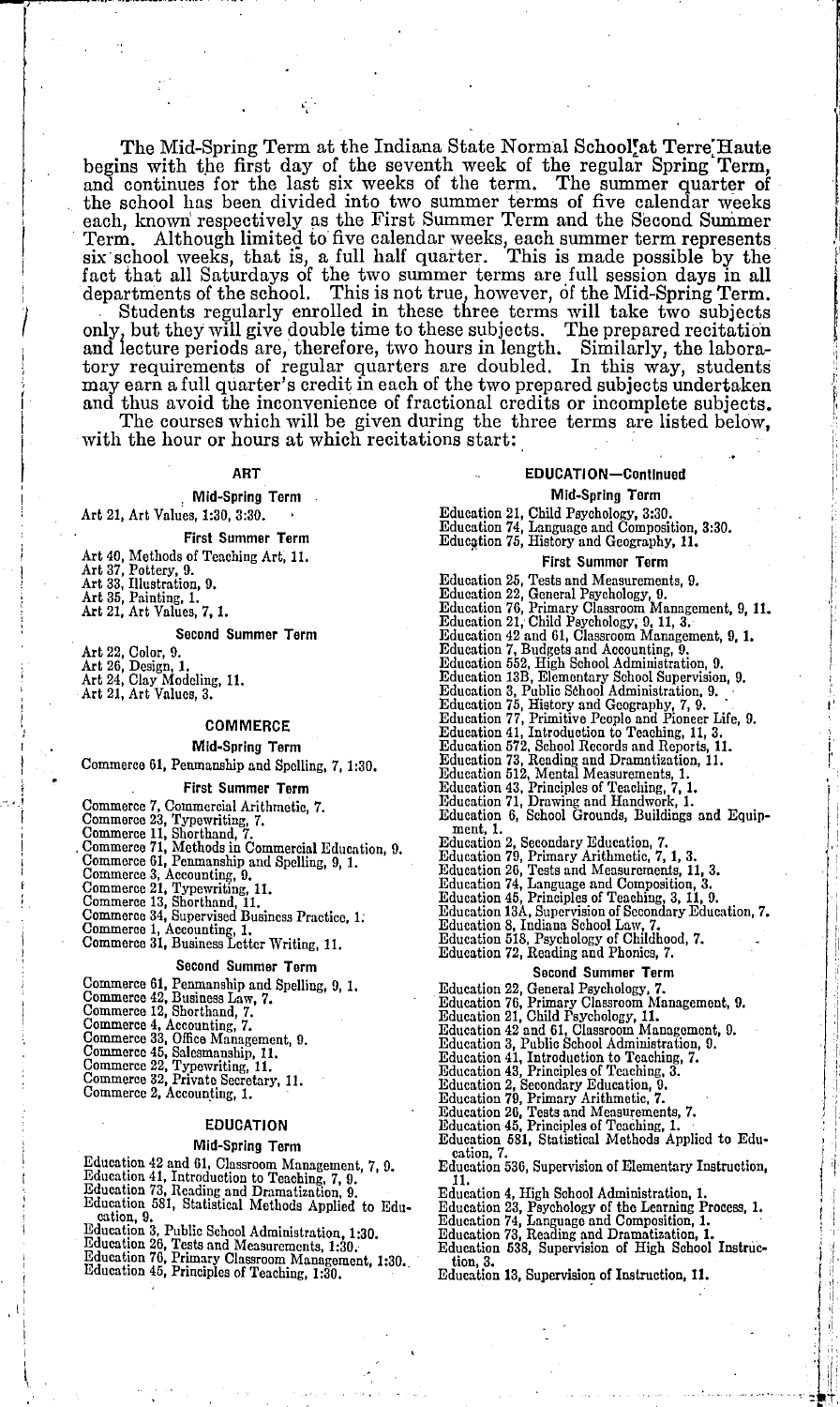# ENGLISH

#### Mid-Spring, Term

- 
- 
- 
- English 21, Introduction to Literature, 7, 9, 1:30.<br>English 20, Children's Literature, 9.<br>English 26, High School Literature, 9.<br>English 54, Teaching Reading in the Grades, 11.<br>English 51, Teaching English in the Grades, 1
- 
- 
- 

### First Summer Term

- 
- 
- 
- 
- English 4, Freshman Composition, 7.<br>English 3, Elementary Composition, 7.<br>English 21, Introduction to Literature, 7, 11, 1.<br>English 21, Introduction to Literature, 7, 9,<br>English 4, English Grammar for High School Teach-English 9, English Grammar for High School Teach-<br>
ers, 9.<br>English 24, Present Day Literature, 9.<br>English 6, Advanced Composition, 9.<br>English 54, Teaching Reading in the Grades, 9, 1.<br>English 54, Teaching English in the Gr
- 
- 
- 
- 
- English 26, High School Literature, 11.<br>English 2, Grammar and Composition, 11.<br>English 25, American Literature, 11.<br>English 20, Children's Literature, 11.<br>English 8, Advanced Composition, 11.
- 
- 
- 
- 
- English 23, English Literature from 1830 to the Present, 1.
- 
- 
- 
- English 43, Public Speaking, 1.<br>English 43, Public Speaking and Dramatics, 1.<br>English 42, Public Speaking and Dramatics, 1.<br>English 5, Advanced Composition, 3.<br>English 52, Teaching English in the High School, 3.
- 

#### Second Summer Term •

- 
- English 23, English Literature of the 19th Century, 7. English 41, Reading and Voice Culture, 7. English 21, Introduction to Literature, 9.
- 
- 
- 
- 
- 
- 
- 
- 
- 
- 
- English 22, English Literature to 1830, 9.<br>English 23, English Literature, 9.<br>English 6, Composition, Argumentation and Debate, 11.<br>English 54, Reading in the Grades, 11.<br>English 5, Composition, Exposition, 1.<br>English 21,

#### FOREIGN LANGUAGE

#### Mid-Spring Term

Latin 10, Ovid, 7.<br>Latin 6, Grammar Review and Easy Reading, 1:30.

#### First Summer Term

Latin 13, Sallust's Jugurthine War, 7.<br>Latin 22, Horace's Odes, 9.<br>Latin 8, Sallust's Catiline, 9.<br>Latin 1, Beginning Latin, 11.<br>Latin 3, Latin Elements in English, 1.<br>Latin 3, Latin Elements in English, 1.

- 
- 

Latin 3, Latin Elements in English, 1.<br>Latin 20, Teaching of Latin in the High School, 3.<br>French 34, Review Course, 7.

- 
- French 36, French Literature, Introductory Course, 9. French 31, Beginners, 11. French 50, Teaching French in the High School, 1.

#### Second Summer Term

- 
- 

 $\mathbf{I}$  .

Latin.27a; Tacitus' Annals, 9. Latin 9, Virgil, 9. · Latin 2, Elements continued, 11. Latin 6b, Grammar Review .and Composition, 1. French 40, Translation, 9. French 32, Second Term French, 11.

# HOME ECONOMICS

Mid-Spring Term

Home Economics 14, Home Care of the Sick, 9. Home Eoonomics 4, Textiles, 1:30.

# HOME ECONOMICS-Continued

*.)* 

#### First Summer Term

- 
- Home Economics 17, Home Economics Methods, 9.<br>Home Economics 13, Costume Design, 9.<br>Home Economics 5, Foods and Cookery I, 11.

..

- 
- Home Economics 18, Organization of Home Econ- omics, 1.
- 

- 
- Home Economics 4, Textiles, 1:<br>
Home Economics 12, Home Management II, 3.<br>
Home Economics 14, Home Cane of. the. Sick, 3.<br>
Home Economics 9, Institutional Cooking and Man-<br>
agement, 3.<br>
Home Economics 8, Dietetics, 7.
- 

# Second Summer Term

- 
- Home Economics 12, Home Management II, 3.<br>Home Economics 14, Home Care of the Sick, 9.<br>Home Economics 9, Institutional Cooking and Man-<br>agement, 3.
- 
- Home Economics 7, Foods and Cookery III, 11. H?me Economics 15,\_House Planning and Furnish- mg. 1. . Home Economics 3, Clothing III, 7.

#### INDUSTRIAL ARTS

#### Mid-Spring Term

Industrial Arts 3, Advanced Mechanical Drawing, 7.<br>Industrial Arts 1 and 2, Elementary Mechanical and<br>Machine Drawing, 7.

Industrial Arts 4 and 4, Elementary Practiceal<br>Machine Drawing, 7.<br>Industrial Arts 40 and 41, Foundry Practice, 1:30.<br>Industrial Arts 63, Sheet Metal Work, 1:30.<br>Industrial Arts 63, Industrial Relations, 1:30.

#### First Summer Term.

Industrial Arts 1, 2 and 3, Elementary and Advanced Mechanical Drawing, 7.

- Industrial Arts 31, 32, 33 and 34, Machine Shop Practice, 7.
- Industrial Arts 52, Sheet Metal Work, 7. Industrial Arts 83 and-84, Printing, 7.
- 
- Industrial Arts 76, The Teaching of Related Sub-<br>jects, 7.
- Industrial Arts 71, History and Theory of Industrial Education, 9.

Industrial Arts 4, 5 and 6, Architectural Drawing, 9.<br>Industrial Arts 50, General Shop Work, 9.<br>Industrial Arts 22, Carpentry, 1.<br>Industrial Arts 22, Carpentry, 1.<br>Industrial Arts 23, 23 and 24, Elementary Bench<br>Industrial

Second\_Summer Term

Industrial Arts 1 and 2, Elementary Mechanical and<br>- Machine Drawing, 1.<br>Industrial Arts 29, Wood Finishing, 1.

**LIBRARY** Mid-Spring Term

First Summer Term

,·

'

|<br>|-<br>|<br>|

 $\mathbb{L}$  .

Second Summer Term

Library Science I, 11, 1:30.

Library Science I, 7, 9, 11, 3.

Library Science I, 9.

Industrial Arts 27 and 28, Mill Work, 7.<br>Industrial Arts 10, Industrial Arts Design, 7.<br>Industrial Arts 4 and 5, Architectural Drawing, 9.<br>'Industrial Arts 72, Special Methods, 9. '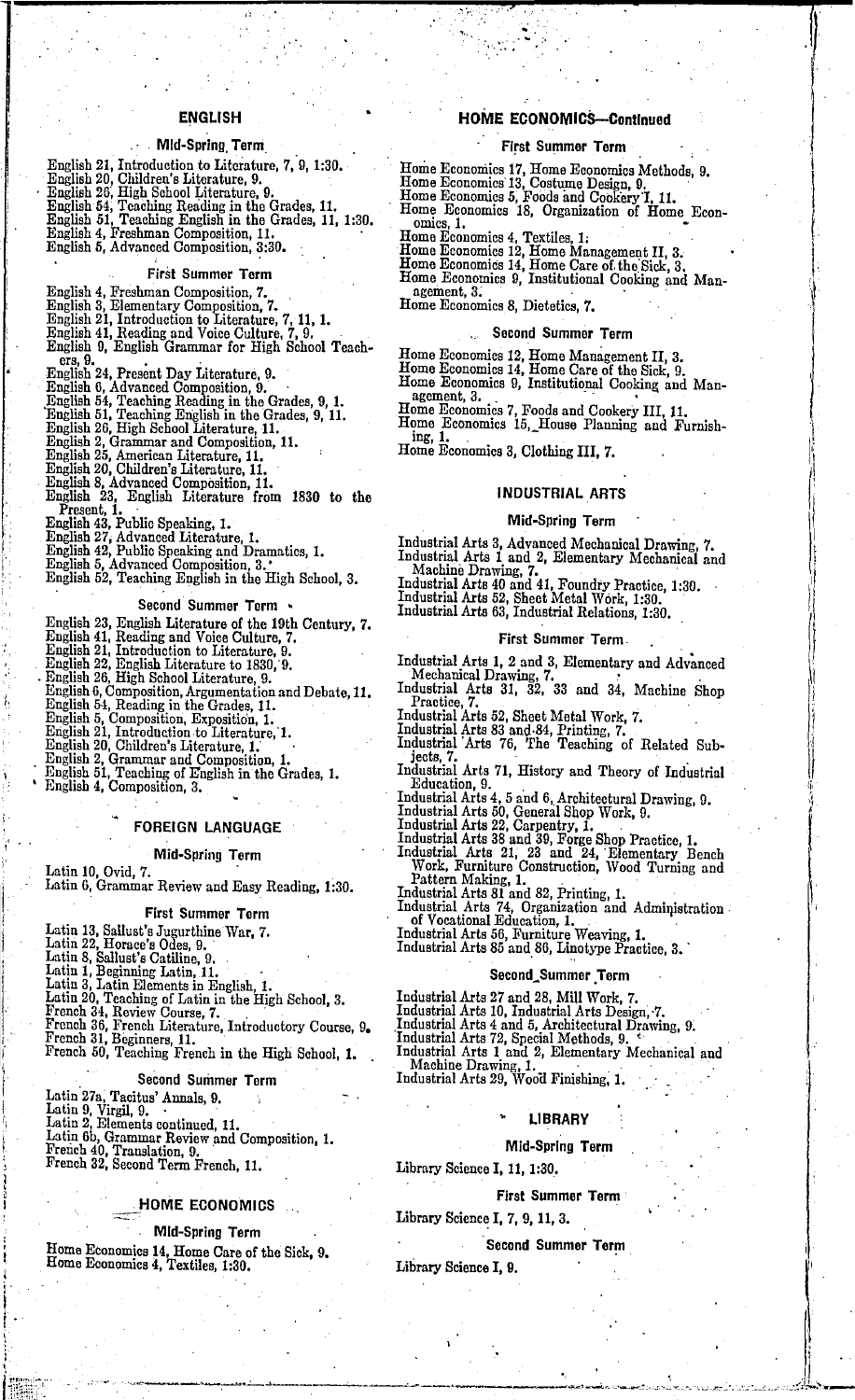# **MATHEMATICS**

# Mid-Spring Term

- Mathematics 1, Arithmetic for Teachers, 11.<br>Mathematics 41, The Teaching of Arithmetic in the
- Mathematics 31.1.1 The Ecology of Mathematics in<br>Mathematics 42, The Teaching of Mathematics in<br>the High School, 9.

#### First Summer Term

- 
- Mathematics 1, Arithmetic for Teachers, 9, 1.<br>Mathematics 41, The Teaching of Arithmetic in the Grades, 1, 3.
- Mathematics 11, College Algebra, 7.
- 
- 
- 
- 
- Mathematics 31, Calculus I, 9,<br>Mathematics 32, Calculus I, 9,<br>Mathematics 32, Calculus II, 11.<br>Mathematics 36, College Geometry, 7.<br>Mathematics 37, Mathematics of Investment, 11.<br>Mathematics 42,. The Teaching of Mathematic

#### Second Summer Term

Mathematics 41, The Teaching of Arithmetic in the Grades, 9.

Mathematics 1, Arithmetic for Teachers, 1.

Examinements 1, Arithmetic for Teachers, 1.<br>Mathematics 22, Trigonometry, 11.<br>Mathematics 14, College Algebra and Analytic<br>Trigonometry, 1.

#### MUSIC

#### **Mid-Spring Term**

Music 72, Ear Training and Sight Singing, 11. Music 71, Unprepared, 1:30.

#### **First Summer Term**

Music 48, Violin, 7.<br>
Music 48, Violin, 7.<br>
Music 28, Piano, 7.<br>
Music 7. Advanced Harmony, 9.<br>
Music 4, Elementary Harmony, 9.<br>
Music 41, Unprepared, 11, 3.<br>
Music 8, History of Music, 1.<br>
Music 83, High School Methods, 1

#### Second Summer Term

Music 71, Unprepared, 9,<br>Music 72, Ear Training and Sight Singing, 11,<br>Music 10, Sight Singing, 9,<br> Music 11, Orchestration, 1,

#### PHYSICAL EDUCATION-MEN

#### Mid-Spring Term

Physical Education 2, Teachers' Course in Play, 9.<br>Physical Education 7, Corrective or Individual Gymnastics, 7.

Uymnastics, 7.<br>Physical Education 12, Plays and Games, 1:30.<br>Gymnasium 5, Seasonable Sports.<br>Gymnasium 7, Baseball, 3:30.<br>Gymnasium 9, Track, 3:30.<br>Gymnasium 11, Golf, 3:30.<br>Gymnasium 1, Tactics, Calisthenics and Games, 11

Gymnasium 6, Tennis, 3:30.

#### **First Summer Term**

Physical Education 8. Recreational and Mass Activities, 7.<br>Physical Education 9, Methods of Teaching Physical

Education, 9.

# PHYSICAL EDUCATION-MEN-Continued

### First Summer. Term

- Physical Education 13, The Coaching of Basketball, 11.<br>Physical Education 14 and 15, The Coaching of Basehall and Track, 1.
- Physical Education 10 and 11, Physical Measurements<br>and the History of Physical Education, 7:30, Physical Education 3 and 4, Red Cross First Aid and
- Training, 9.
- 
- 
- 
- Training, 9.<br>
Gymnasium 11, Golf, 3.<br>
Gymnasium 5, Seasobable Sports, 3.<br>
Gymnasium 7, Baseball, 3.<br>
Gymnasium 6, Tennis, 3.<br>
Gymnasium 1, Tactics, Calisthenics and Games, 11, 2.<br>
Gymnasium 3, Swimming, 7:30.
	-

### Second Summer Term

Physical Education 6, Physiology and rsycnology of the<br>letter, 7. Holetics, 7. They and Games, 7. Physical Education 12, Plays and Games, 7. Physical Education 16, The Coaching of Football, 9. Physical Education 1, Organiz Physical Education 6, Physiology and Psychology of

- 
- 
- 
- 
- 
- 
- 
- 

#### PHYSICAL EDUCATION-WOMEN

#### Mid-Spring Term

Physical Education 14, Plays and Games for Intermediate and Rural Teachers, 1:30.<br>Gymnasium 3, Physical Education for the Graded<br>and Rural Schools, 2:30.<br>Gymnasium 4, Folk Dancing, 12.<br>Gymnasium 5, Playground Games, 10.

#### **First Summer Term**

Physical Education 4a, Theory, Technique and Practice<br>of Natural, Folk and Character Dancing, 7.<br>Physical Education 14, Plays and Games for Inter-<br>mediate and Rural Teachers, 12, 3.

mediate and Rural Teachers, 12, 3.<br>
Physical Education 15, Plays and Games for Primary<br>
Teachers, 11, 4.<br>
Gymnasium 6, Tennis, 7, 8.<br>
Gymnasium 6, Swimming, 10, 2, 3, 4.<br>
Gymnasium 1, Fundamental Danish Gymnastics, 1.<br>
Gym

#### Second Summer Term

Physical Education 14, Plays and Games for Intermediate and Rural Teachers, 7.<br>Physical Education 15, Plays and Games for Primary

Finyster Lucientian 19, 1 mys and Gamles 10, 11<br>Gymnasium 6, Tennis, 8, 9,<br>Gymnasium 6, Swimming, 3, 4,<br>Gymnasium 4, Elementary Folk Dancing, 10, 1.<br>Gymnasium 4, Elementary Folk Dancing, 10, 1.<br>Gymnasium 5, Playground Game

#### **SCIENCE**

#### Mid-Spring Term

Science 91, Problems of Health and Disease, 7, 3:30.<br>Science 72, Nature Study, 7, 1:30.<br>Science 51 and 52, Elements of Geography, 9.<br>Science A, Orientation Course, 9.<br>Science A, Orientation Course, 9.<br>Science 102, Methods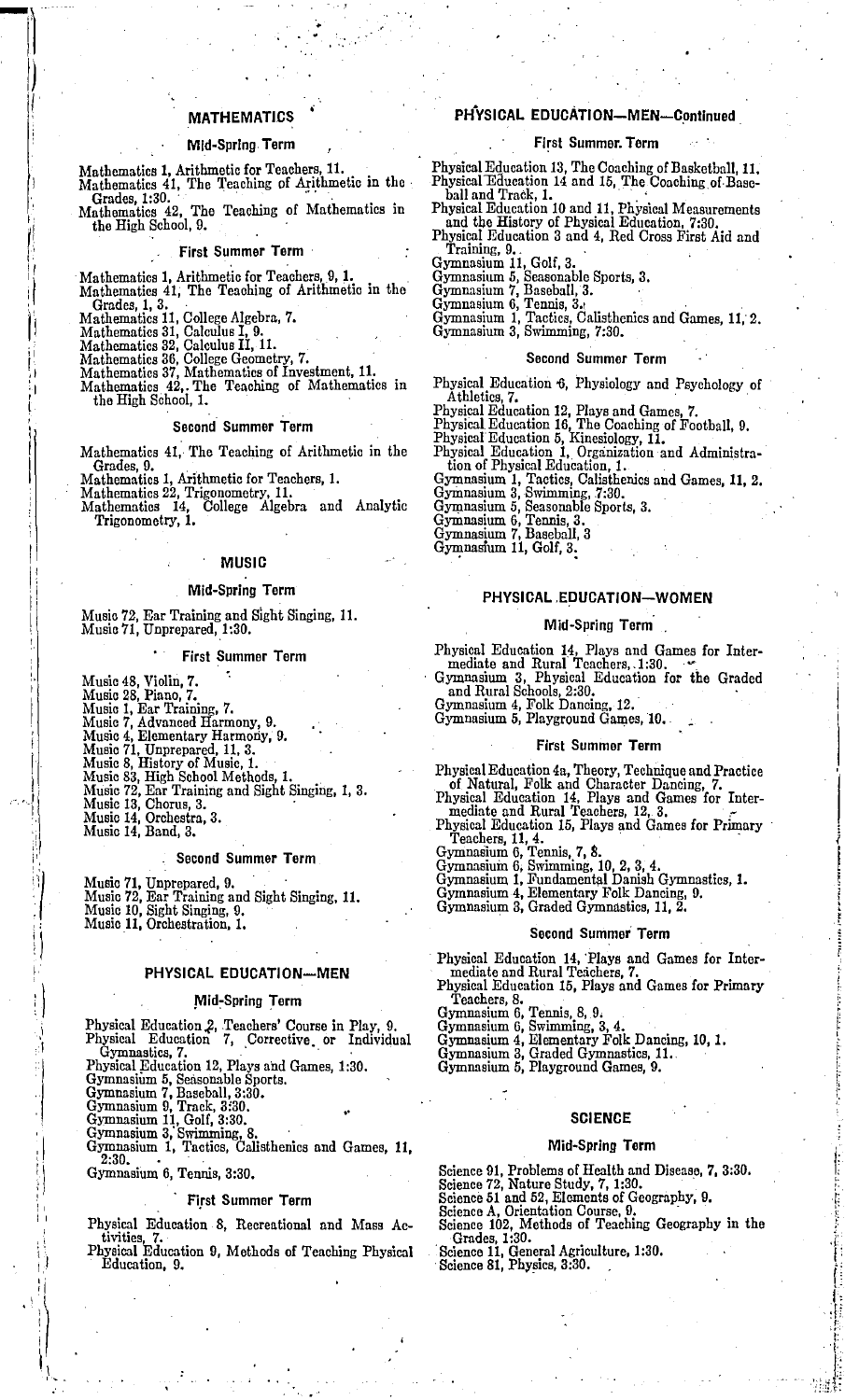#### SCIENCE-Continued

#### First Summer Term

- 
- 
- 
- 
- 

- 
- 
- 
- Science 27, Zoologr, 7.<br>
Science 21, Zoologr, 7.<br>
Science 81, Physies, 7.<br>
Science 81, Physlems in Geography, 7.<br>
Science 101, Teaching of Science in the High School, 9.<br>
Science 101, Teaching of Science in the High School Grades, 9.<br>
Genese 42, Inorganic Chemistry, 11.<br>
Science 32, Brysies, 11.<br>
Science 32, Brotany, 11.<br>
Science 93, Physiology, 11.<br>
Science 93, Physiology, 11.<br>
Science 95, Bacteriology, 1.<br>
Science 86, Bectrical Measurement
- 
- 

- 
- 
- 
- 
- 
- 
- 
- 

#### Second Summer Term

- 
- 
- 
- 
- Science 101, Teaching of Science in the High School, 9. Science 44, Organic Chemistry, 9. Science 91, Problems of Health and Disease, 9. Science 92, Physiology, 9. Science 102, Methods of Teaching Geography in the Grades, 3.<br>
Geience 32, Botany, 7.<br>
Science 32, Botany, 1.<br>
Science 35, Botany, 1.<br>
Science 22, Zoology, 7.<br>
Science 22, Zoology, 7.<br>
Science 41, Inorganic Chemistry, 7.<br>
Science 51 and 52, Elements of Geography, 7.<br>
Scien
- 
- 
- 
- 

i .i

- 
- 
- 
- 
- 
- 
- 
- 

#### SOCIAL STUDIES

#### Mid-Spring Term

Social Studies 8, Introduction to U.S. History, 7. Social Studies 3, Civil War and R:econstruction, 7.

- Social Studies 9, History of Indiana and U.S. History.<br> $9, 11, 3:30$ .
- 
- 
- 
- Social Studies 21, Early Civilization, 9.<br>Social Studies 22, Community Civics, 9, 3:30.<br>Social Studies 15, <del>D</del>urope 1870-1920, 11.<br>Social Studies 51, The Teaching of History in the Grades, 1:30. Social Studies 4, Recent History of U.S., 1:30.
	-

#### First Summer Term

- 
- Social Studies 22, Community Civics, 7, 11, 1.<br>Social Studies 9, History of Indiana and U.S. History. Social Studies 9, History of Indiana and U.S. History,<br>7, 9, 1.<br>Social Studies 3, Civil War and Reconstruction, 7.<br>Social Studies 31, Government in the U.S., 7.<br>Social Studies 31, Economics A, 7.<br>Social Studies 32, Teachin
- 
- 

- 
- 
- High School, 9. Social Studies 12, ·The European Background of American History, 9. Social Studies 8, Introduction to U. S. History, 9, 11. Social Studies 51, The Teaching of History in the Grades, 9.
- 
- 
- 
- Social Studies 32, Economics B, 11. Social Studies 6, History of the West, 11. Social Studies 41, Introduction to Sociology, 1. Social Studies 13, Modern European History 1648-

1815, 1. . - . .. . - Social Studies 1, The Colonies and the Revolution, 1. Social Studies 15, Europe 1870-1920, 3. Social Studies 4, Recent History of U. S., 3.

#### Second Summer Term

- 
- 
- 
- 
- 
- 
- 
- 
- 
- Social Studies 11, Early Civilization, 7.<br>Social Studies 14, Europe in the Nineteenth Century, 9.<br>Social Studies 5, Industrial History of U.S. to 1875, 11.<br>Social Studies 2, National Development, 1.<br>Social Studies 42, Intr Gradea, 3.

Ń.